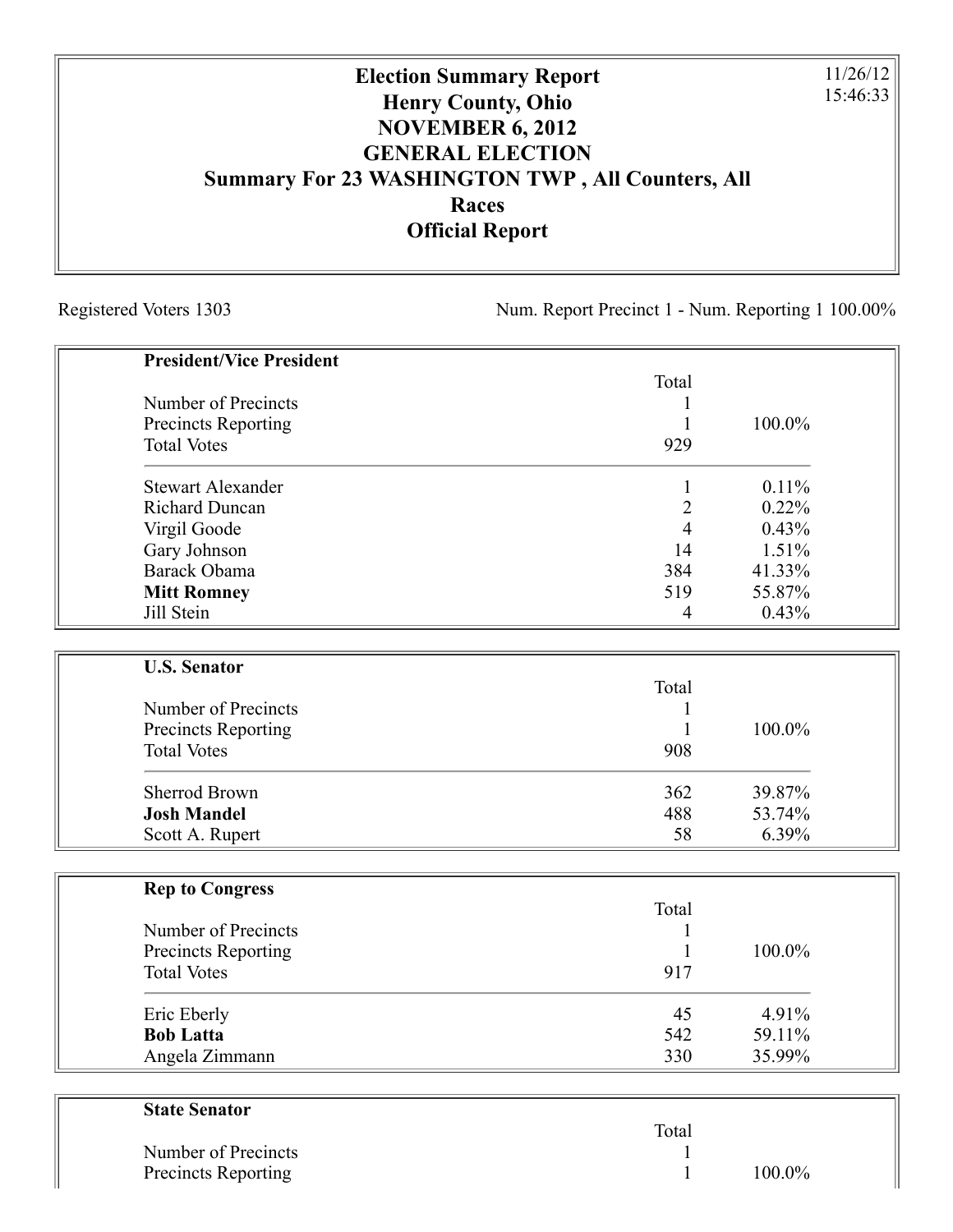| <b>Total Votes</b>                        | 575   |         |  |
|-------------------------------------------|-------|---------|--|
| <b>Cliff Hite</b>                         | 575   | 100.00% |  |
| <b>State Representative</b>               |       |         |  |
|                                           | Total |         |  |
| Number of Precincts                       |       |         |  |
| Precincts Reporting                       | 1     | 100.0%  |  |
| <b>Total Votes</b>                        | 851   |         |  |
| John H. Vanover                           | 319   | 37.49%  |  |
| Lynn R. Wachtmann                         | 532   | 62.51%  |  |
|                                           |       |         |  |
| <b>County Comm 1-2-2013</b>               |       |         |  |
|                                           | Total |         |  |
| Number of Precincts                       |       |         |  |
| Precincts Reporting                       |       | 100.0%  |  |
| <b>Total Votes</b>                        | 846   |         |  |
| <b>Glenn A. Miller</b>                    | 448   | 52.96%  |  |
| Richard C. Myers                          | 398   | 47.04%  |  |
|                                           |       |         |  |
| County Comm 1-3-2013                      |       |         |  |
|                                           | Total |         |  |
| Number of Precincts                       |       |         |  |
| Precincts Reporting                       | 1     | 100.0%  |  |
| <b>Total Votes</b>                        | 564   |         |  |
| <b>Robert E. Hastedt</b>                  | 564   | 100.00% |  |
|                                           |       |         |  |
| <b>County Auditor</b>                     |       |         |  |
| Number of Precincts                       | Total |         |  |
| Precincts Reporting                       | 1     | 100.0%  |  |
| <b>Total Votes</b>                        | 588   |         |  |
|                                           |       |         |  |
| <b>Kevin Garringer</b>                    | 588   | 100.00% |  |
|                                           |       |         |  |
| <b>Prosecuting Attorney</b>               |       |         |  |
| Number of Precincts                       | Total |         |  |
| Precincts Reporting                       | 1     | 100.0%  |  |
| <b>Total Votes</b>                        | 601   |         |  |
|                                           |       |         |  |
| John H. Hanna                             | 601   | 100.00% |  |
|                                           |       |         |  |
| <b>Clerk of Court Common Pleas</b>        |       |         |  |
|                                           | Total |         |  |
| Number of Precincts                       |       |         |  |
| Precincts Reporting<br><b>Total Votes</b> |       | 100.0%  |  |
|                                           | 582   |         |  |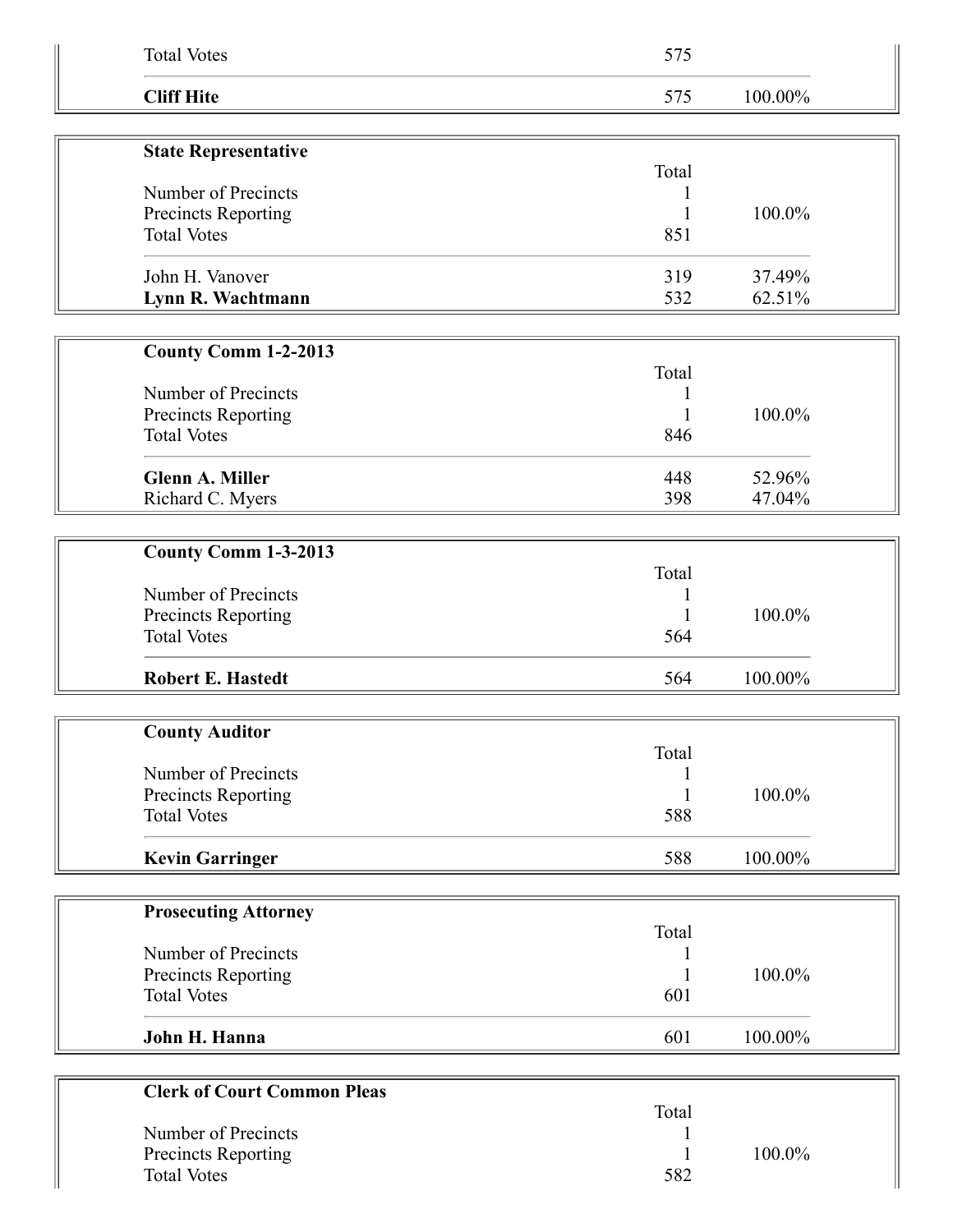|                                           |       | 100.00% |
|-------------------------------------------|-------|---------|
| <b>Connie L. Schnitkey</b>                | 582   |         |
| <b>Sheriff</b>                            |       |         |
|                                           | Total |         |
| Number of Precincts                       |       |         |
| Precincts Reporting                       |       | 100.0%  |
| <b>Total Votes</b>                        | 882   |         |
| <b>Michael Bodenbender</b>                | 644   | 73.02%  |
| John J. Nye                               | 238   | 26.98%  |
|                                           |       |         |
| <b>County Recorder</b>                    | Total |         |
| Number of Precincts                       |       |         |
| <b>Precincts Reporting</b>                |       | 100.0%  |
| <b>Total Votes</b>                        | 611   |         |
| Sara L. Myles                             | 611   | 100.00% |
|                                           |       |         |
| <b>County Treasurer</b>                   |       |         |
|                                           | Total |         |
| Number of Precincts                       |       |         |
| Precincts Reporting                       | 1     | 100.0%  |
| <b>Total Votes</b>                        | 837   |         |
| Zachary T. Riley                          | 360   | 43.01%  |
| <b>Calvin G. Spiess</b>                   | 477   | 56.99%  |
|                                           |       |         |
| <b>County Engineer</b>                    | Total |         |
| Number of Precincts                       |       |         |
| Precincts Reporting                       |       | 100.0%  |
| <b>Total Votes</b>                        | 564   |         |
| <b>Timothy J. Schumm</b>                  | 564   | 100.00% |
|                                           |       |         |
| <b>County Coroner</b>                     |       |         |
| Number of Precincts                       | Total |         |
| Precincts Reporting                       |       | 100.0%  |
| <b>Total Votes</b>                        | 604   |         |
| <b>Marek Skoskiewicz</b>                  | 604   | 100.00% |
|                                           |       |         |
| <b>State Board of Education</b>           | Total |         |
| Number of Precincts                       |       |         |
|                                           |       | 100.0%  |
| Precincts Reporting<br><b>Total Votes</b> |       |         |
|                                           | 575   |         |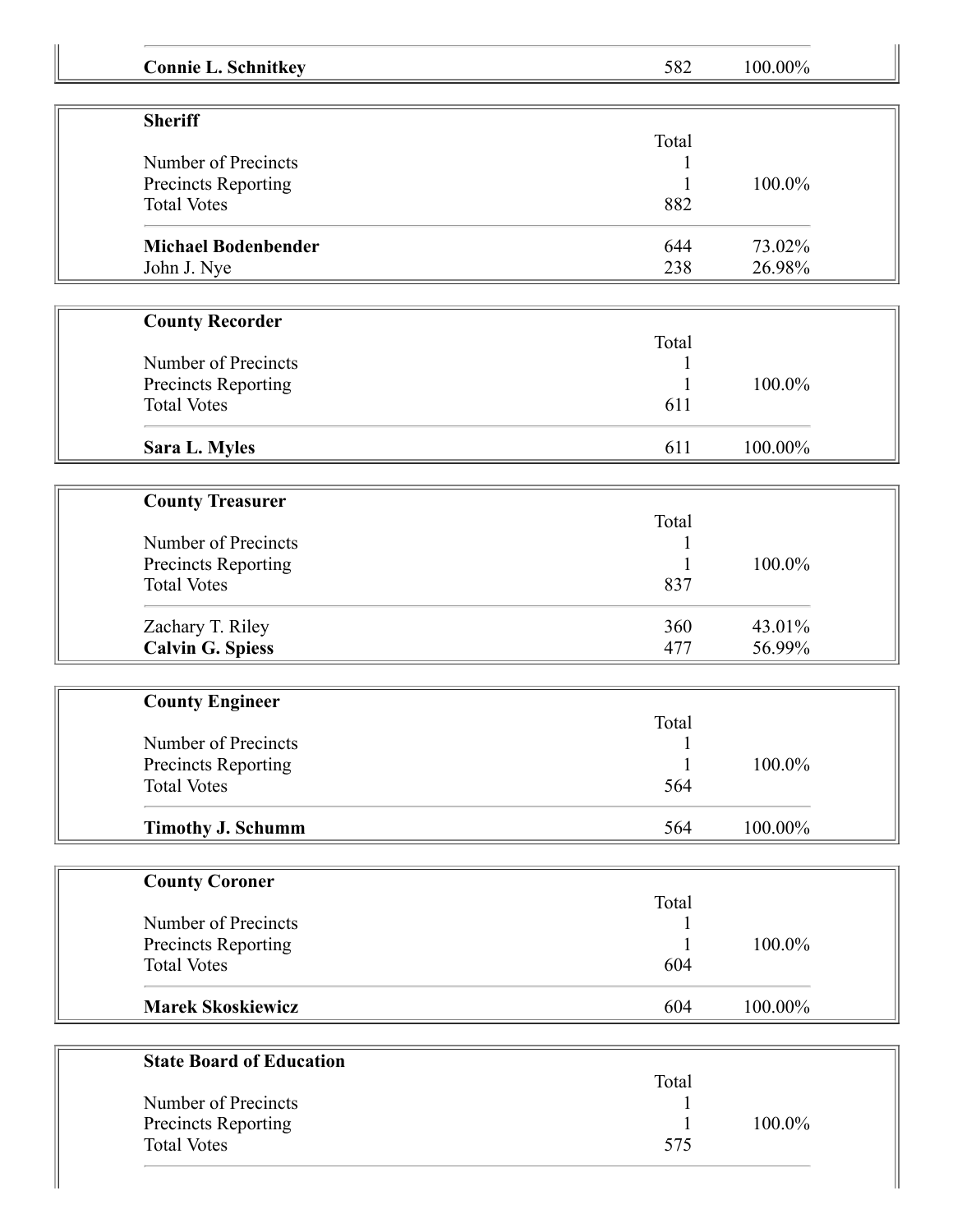| <b>Stanley Jackson</b>                      | 203   | 35.30%           |  |
|---------------------------------------------|-------|------------------|--|
| <b>Ann E. Jacobs</b>                        | 372   | 64.70%           |  |
|                                             |       |                  |  |
| Justice Sup Crt 1-1-2013                    |       |                  |  |
|                                             | Total |                  |  |
| Number of Precincts                         | 1     |                  |  |
| Precincts Reporting                         |       | 100.0%           |  |
| <b>Total Votes</b>                          | 673   |                  |  |
| <b>Terrence O"Donnell</b>                   | 511   | 75.93%           |  |
| Mike Skindell                               | 162   | 24.07%           |  |
|                                             |       |                  |  |
| Justice Sup Crt 1-2-2013                    |       |                  |  |
|                                             | Total |                  |  |
| Number of Precincts                         | 1     |                  |  |
| Precincts Reporting                         |       | 100.0%           |  |
| <b>Total Votes</b>                          | 649   |                  |  |
|                                             |       |                  |  |
| <b>Robert R. Cupp</b><br>William M. O'Neill | 377   | 58.09%<br>41.91% |  |
|                                             | 272   |                  |  |
|                                             |       |                  |  |
| <b>Justice Sup Crt 12-31-2014</b>           |       |                  |  |
| Number of Precincts                         | Total |                  |  |
| Precincts Reporting                         |       | 100.0%           |  |
| <b>Total Votes</b>                          | 636   |                  |  |
|                                             |       |                  |  |
| Yvette McGee Brown                          | 182   | 28.62%           |  |
| <b>Sharon L. Kennedy</b>                    | 454   | 71.38%           |  |
|                                             |       |                  |  |
| <b>Judge of Court of Appeals</b>            |       |                  |  |
|                                             | Total |                  |  |
| Number of Precincts                         |       |                  |  |
| Precincts Reporting                         | 1     | 100.0%           |  |
| <b>Total Votes</b>                          | 521   |                  |  |
| John R. Willamowski                         | 521   | 100.00%          |  |
|                                             |       |                  |  |
| <b>State Issue 1</b>                        |       |                  |  |
|                                             | Total |                  |  |
| Number of Precincts                         |       |                  |  |
| Precincts Reporting                         |       | 100.0%           |  |
| <b>Total Votes</b>                          | 827   |                  |  |
|                                             |       |                  |  |
| <b>YES</b><br>NO                            | 247   | 29.87%           |  |
|                                             | 580   | 70.13%           |  |
|                                             |       |                  |  |
| <b>State Issue 2</b>                        | Total |                  |  |
| Number of Precipate                         |       |                  |  |

| $\sim$ $\sim$ $\sim$ $\sim$ $\sim$ $\sim$ |       |           |
|-------------------------------------------|-------|-----------|
|                                           | Total |           |
| Number of Precincts                       |       |           |
| Precincts Reporting                       |       | $100.0\%$ |
|                                           |       |           |